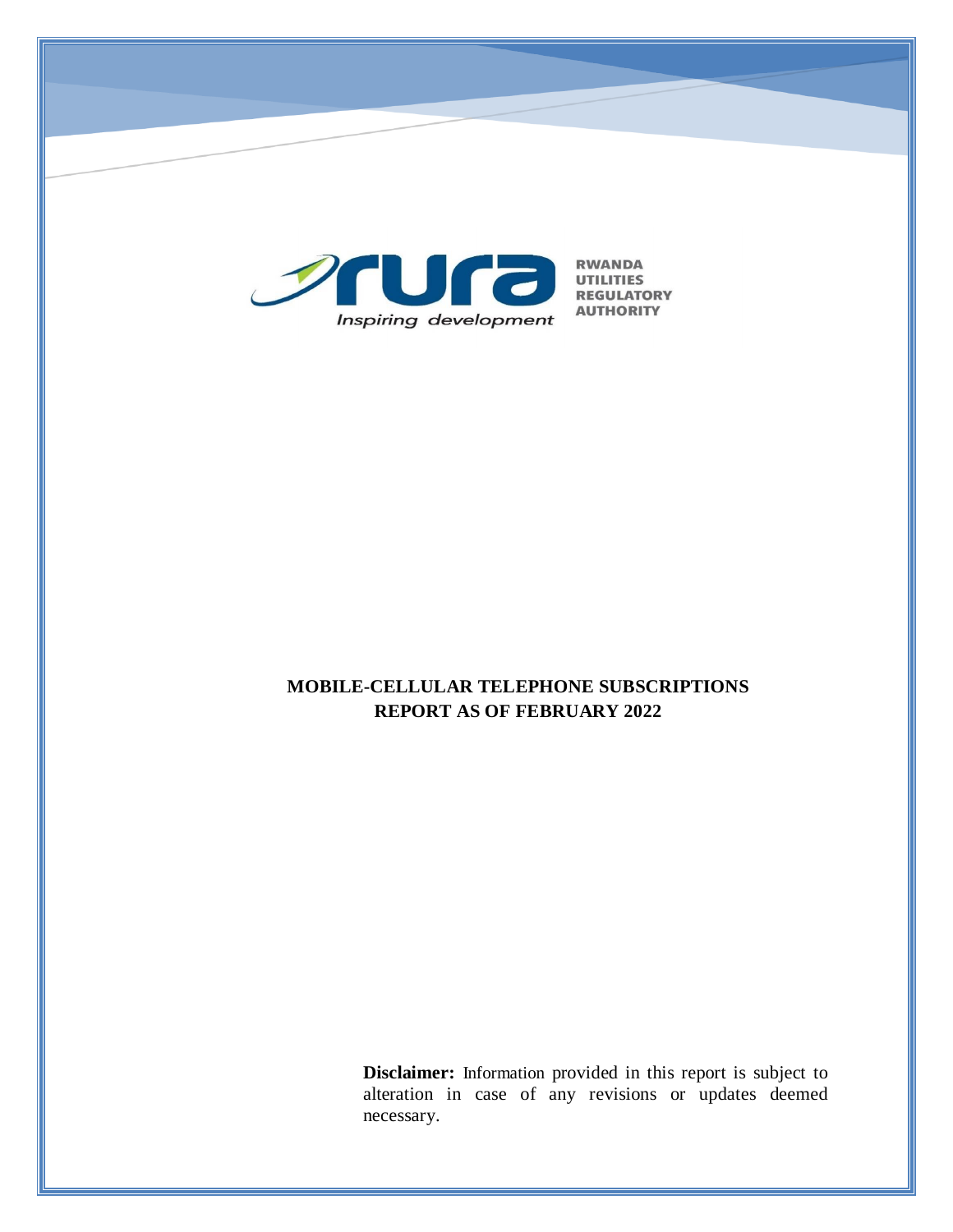## **1. Mobile-cellular telephone subscriptions as of February 2022**

The total number of active mobile-cellular telephone subscriptions<sup>1</sup> in Rwanda decreased up to 10,801,372 at the end of February 2022 compared to 10,852,738 SIM cards reported at the end of January 2022, representing a decrease of 0.47%. The postpaid subscriptions raised from 138,872 at the end of January 2022 to 143,707 SIM cards recorded at the end of February 2022 and prepaid subscriptions decreased to 10,657,665 as of February 2022 in comparison to 10,713,866 SIM cards reported at the end of January 2022.

#### **Table 1: Active mobile-cellular telephone subscriptions as of February 2022**

| January 2022 |            | February 2022 |          |            | Monthly    |           |
|--------------|------------|---------------|----------|------------|------------|-----------|
| Postpaid     | Prepaid    | Total         | Postpaid | Prepaid    | Total      | variation |
| 133,962      | 6,832,176  | 6,966,138     | 138,802  | 6,838,014  | 6,976,816  | 0.15%     |
| 4,910        | 3,881,690  | 3,886,600     | 4,905    | 3,819,651  | 3,824,556  | $-1.60\%$ |
| 138,872      | 10,713,866 | 10,852,738    | 143,707  | 10,657,665 | 10,801,372 | $-0.47\%$ |
|              |            |               |          |            |            |           |

**Source: Operators' reports**

## **Figure 1: Trend of active mobile-cellular telephone subscriptions**



**Source: Operators' reports**

 $\overline{a}$ 

<sup>1</sup> Active mobile-cellular telephone subscriptions are the number of SIM Cards which generated revenues to the operator within the last 90 days.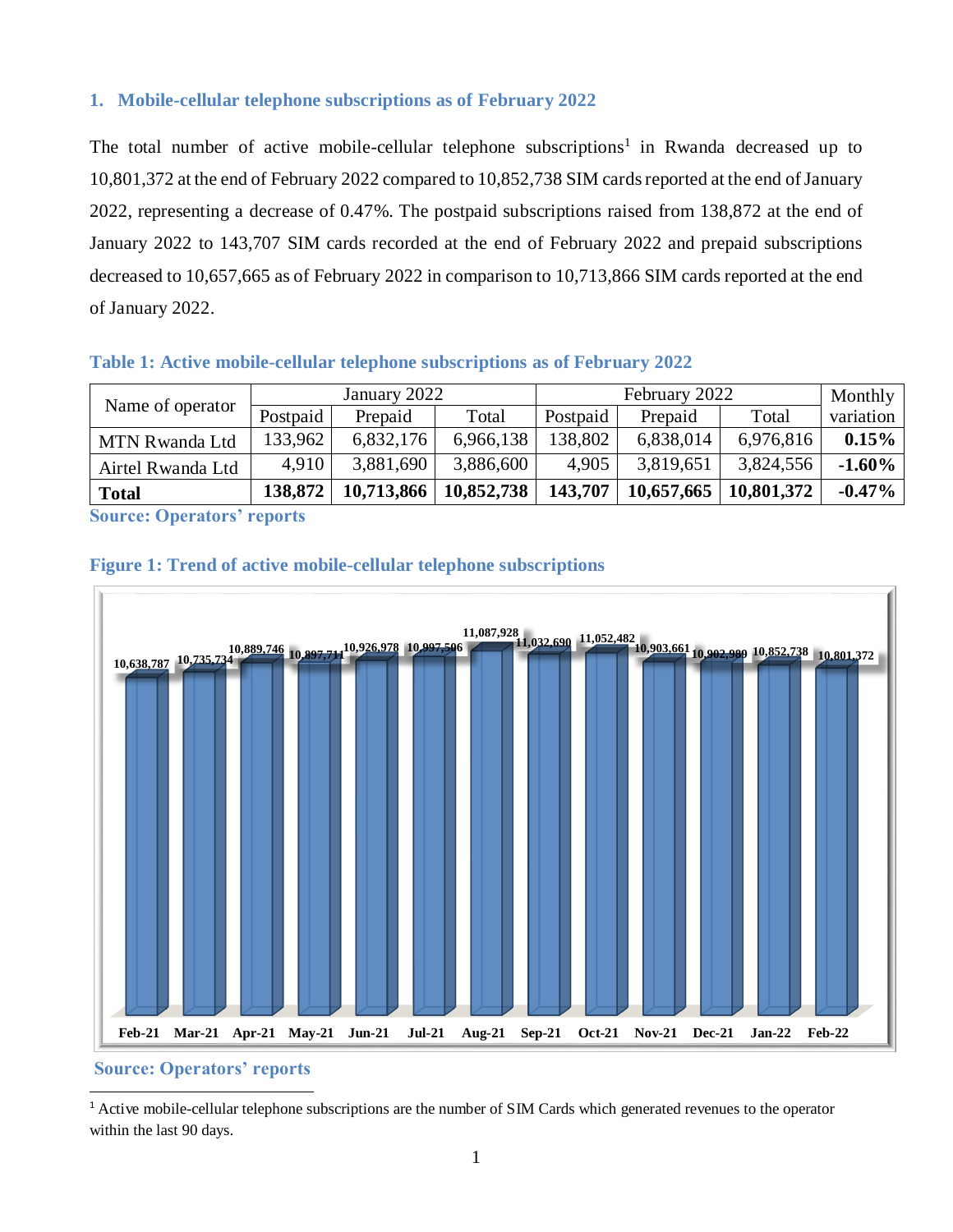

**Figure 2: Trend of active mobile-cellular telephone subscriptions by postpaid and prepaid**

**Source: Operators' reports**

# **2. Mobile-cellular telephone subscriptions per 100 inhabitants**

As of February 2022, the Mobile Penetration Rate that refers to the number of active SIM cards per total projected population decreased to 81.5% in comparison to January 2022 publication.



**Figure 3: Trend of mobile-cellular telephone subscriptions per 100 inhabitants**

**Source: Operators' reports**